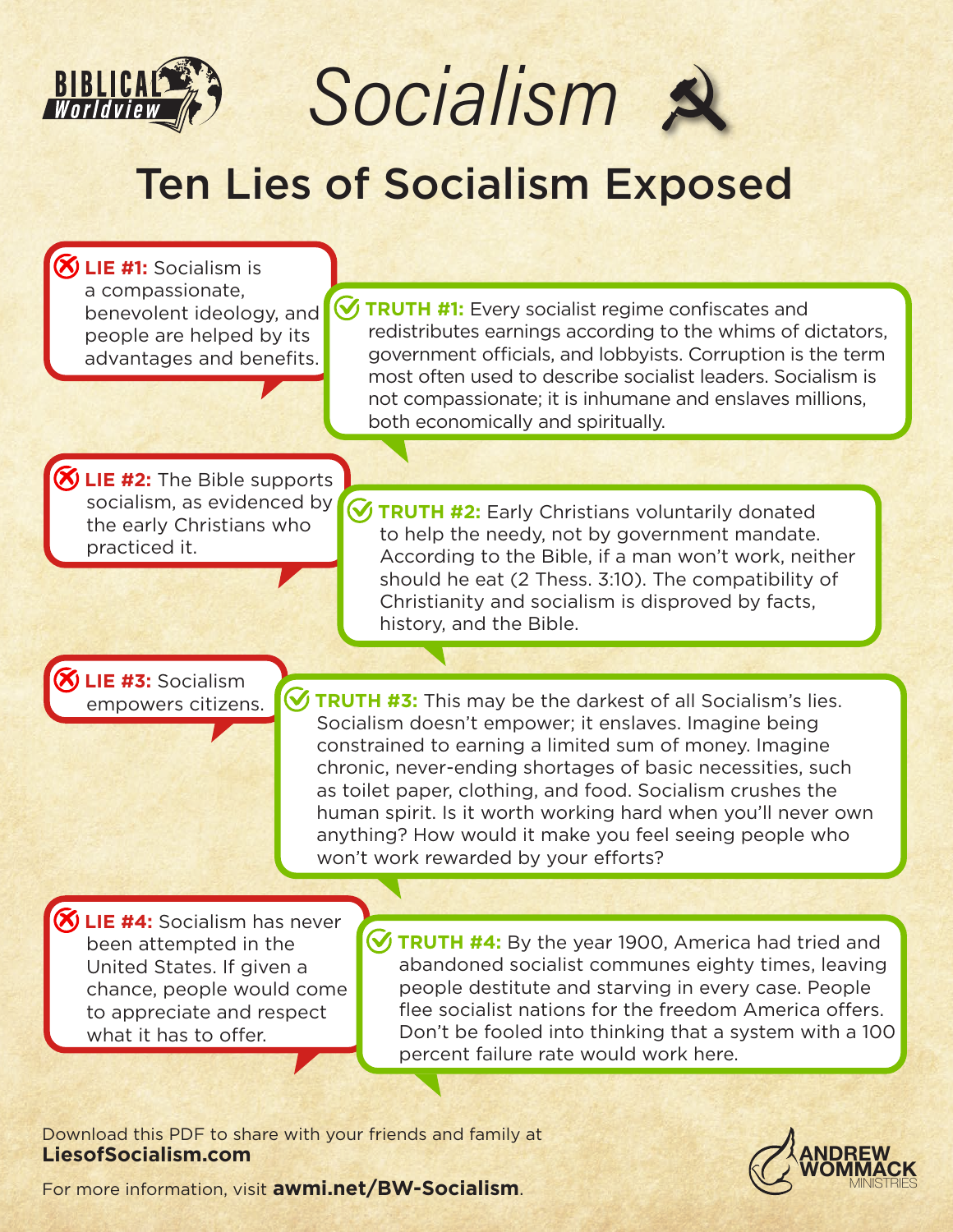

Socialism s

## Ten Lies of Socialism Exposed

 **LIE #5:** Socialism benefits the elderly, the sick, and those who are unable to care for themselves while simultaneously putting money in citizens' pockets.

 **TRUTH #5:** As former British prime minister Margaret Thatcher stated, "The problem with socialism is that you eventually run out of other people's money." Printing money to create cash flow is absurd. Socialism promises security, but nobody benefits from having worthless paper in their pockets. In socialist countries during WWII, a man's coffee order could rise in price before it was delivered. Buying bread with a wheelbarrow of cash was common. In socialist countries that generated paper but not money, inflation was devastating.

**LIE #6:** Socialism should be embraced by Christians because of the justice and equality it offers.

**V TRUTH #6:** Justice is only a priority in cultures that truly follow God and His Word. You can't correct injustice with further injustices. Suppressing people's rights, restricting their earning potential, denying their right to retain their earnings, and creating a dependent class forced to rely on the state rather than forge their own destiny is not justice. Christianity does not condone the exploitation and abuses that are inherent to welfare states. True justice exists only in a culture that values morality, honest work, and self-sufficiency.

 **LIE #7:** Other countries have

**FILM 20 SET SOCIONS TRUTH #7:** Wherever socialist policies are found success with socialism. inflicted, economies collapse and people flee. In nations like Sweden and Venezuela, national bankruptcy exposed socialism as inherently unsustainable.

Download this PDF to share with your friends and family at **LiesofSocialism.com**



For more information, visit **awmi.net/BW-Socialism**.